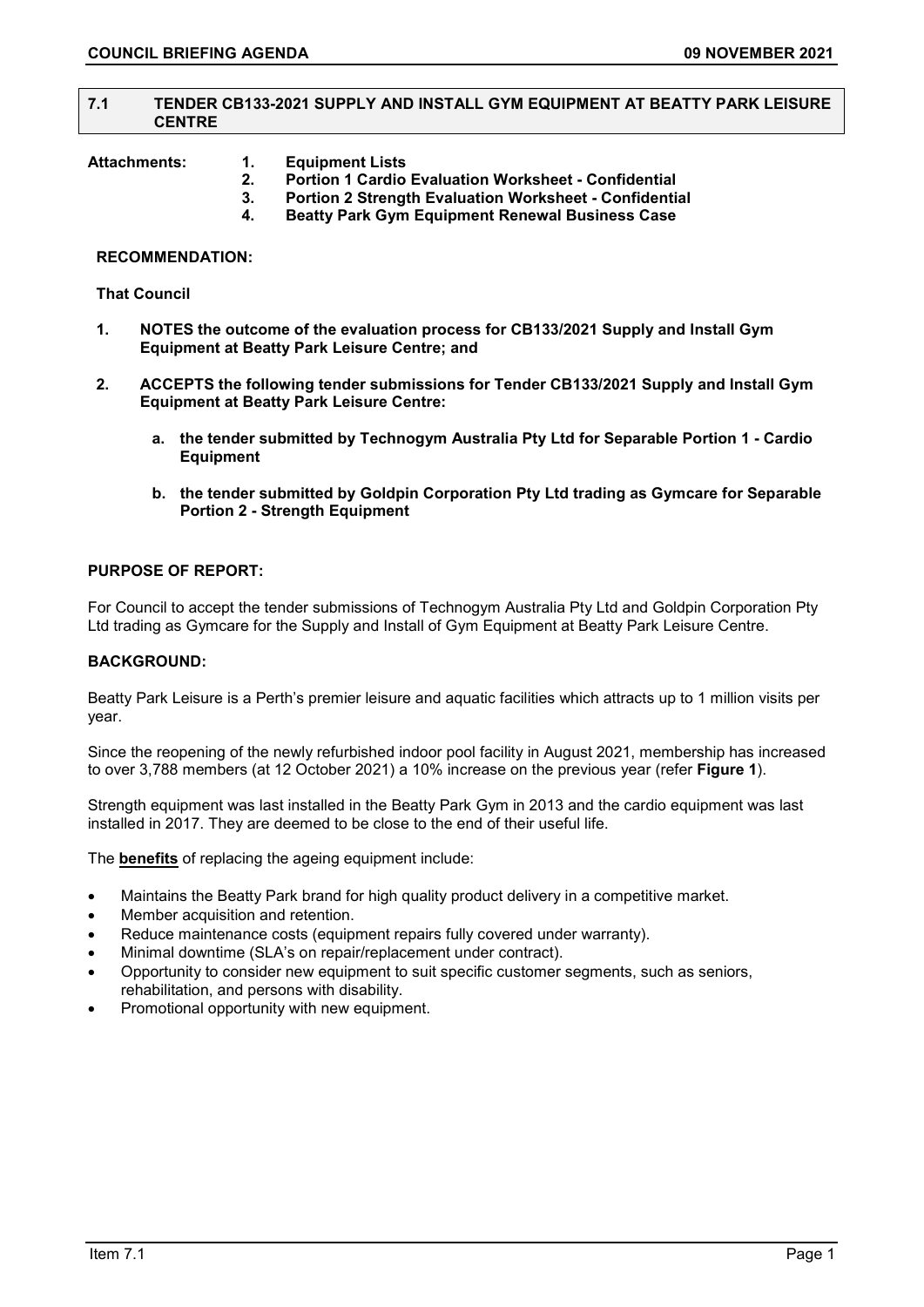

**BEATTY PARK MEMBERSHIPS** 

**Figure 1: Beatty Park Memberships (2020 v 2021)**

**Customer segment sensitivity analysis** - there is a group of Beatty Park members that are 'gym regulars' who create a core membership group and deliver regular and continuous membership revenue. This group are typically influencers within fitness circles, and they will promote the Beatty Park brand. They are sensitive to the quality and type of equipment on offer, and will remain loyal to the brand if equipment quality is retained. Creatures of habit, this customer segment will maintain an exercise routine at our venue unless it is disrupted by equipment failure. Attraction and retention of this customer segments is critical for maintaining Beatty Park membership revenue.

The **business case** for the replacement cardio and strength equipment was supported by Council with the adoption of the Annual Budget for 2021/2022 on 22nd June 2021 and is shown at **Attachment 4**.

The **budget** of \$868,366 ex GST was approved by Council for purchase of the equipment outright, through a WA Treasury Corporation (WATC) loan. Modelling indicated that this was the most beneficial financial option, and the actual budget provision for 2021/2022 was more favourable than the original business case. The loan is funded by members through an increase to member fees for 2021/2022.

The tender for the supply and install of gym equipment at Beatty Park Leisure Centre was advertised through state-wide public notice on 18 August 2021. The tender period was for three (3) weeks and tenders closed on 8 September 2021.

# **Tender Submissions**

Submissions for both portions (Cardio and Strength) were received from each of the following:

- Fleet Commercial Gymnasiums Pty Ltd
- Goldpin Corporation Pty Ltd trading as Gymcare
- Orbit Health and Fitness Pty Ltd
- Technogym Australia Pty Ltd
- The Trustee for NovoFit Unit Trust

The schedule of items for both portions listed in the tender is provided in **Attachment 1** (Equipment Lists). A summary of the tender submissions is provided in **Confidential Attachment 2** (Cardio) and **Confidential Attachment 3** (Strength).

# **Evaluation Panel**

The evaluation panel comprised of four members, being: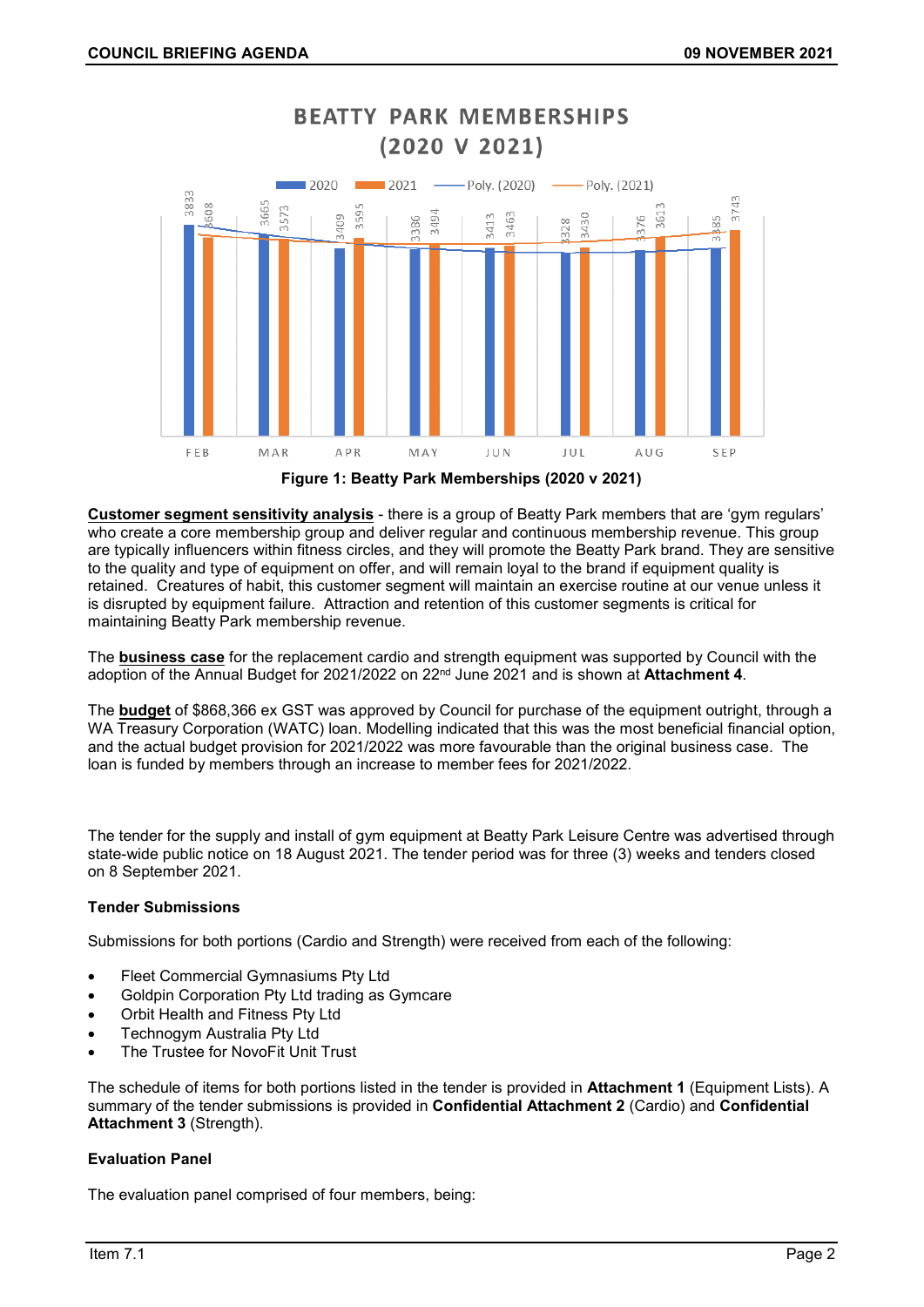- one with tender and contract preparation skills
- two with the appropriate operational expertise and involvement in supervising the contract
- probity advice provided by a Procurement and Contracts Officer

The panel carried out the assessment of the submissions in accordance with the City's evaluation process in a fair and equitable manner.

# **Compliance Assessment**

All offers received were assessed as fully compliant and progressed to the qualitative assessment.

# **Evaluation Method and Weighting**

The qualitative weighting method of tender evaluation was selected to evaluate the offers for this requirement.

The qualitative criteria and weighting used in evaluating the submissions received for both portions were as follows:

|   | <b>Qualitative Criteria</b>                  | Weighting |
|---|----------------------------------------------|-----------|
|   | <b>Technical and Professional Capability</b> | 40%       |
| റ | <b>Service Delivery</b>                      | 35%       |
| 3 | Warranty                                     | 15%       |
|   | Sustainability                               | 10%       |

# **Qualitative Assessment**

Portion 1 – Cardio Equipment

| Recommended<br><b>Tenderer</b>    | Weighted<br>Percentage<br><b>Score</b> | Qualitative<br><b>Ranking</b> | Comment                                                                                                                                                                                                                                                                                                |
|-----------------------------------|----------------------------------------|-------------------------------|--------------------------------------------------------------------------------------------------------------------------------------------------------------------------------------------------------------------------------------------------------------------------------------------------------|
| Technogym<br>Australia Pty<br>Ltd | 86%                                    |                               | Technogym Australia Pty Ltd is well established<br>with significant industry experience and capacity<br>to provide the services. Their equipment quality<br>was outstanding, as was their app integration<br>and training programs. They are ISO14001:2015<br>Environment Management System certified. |

Refer to **Confidential Attachment 2** for further detail.

# Portion 2 – Strength Equipment

| Recommended<br><b>Tenderer</b>                          | Weighted<br>Percentage<br><b>Score</b> | Qualitative<br><b>Ranking</b> | Comment                                                                                                                                                                                                                                                                                 |
|---------------------------------------------------------|----------------------------------------|-------------------------------|-----------------------------------------------------------------------------------------------------------------------------------------------------------------------------------------------------------------------------------------------------------------------------------------|
| Goldpin<br>Corporation Pty<br>Ltd trading as<br>Gymcare | 88%                                    |                               | Goldpin Corporation Pty Ltd trading as Gymcare<br>is a WA based organisation that is well<br>established with significant industry experience<br>and capacity to provide the services. Their<br>equipment quality was outstanding, and their<br>sustainability practices are excellent. |

Refer to **Confidential Attachment 3** for further detail.

# **Site Visits**

Site visits took place with all Respondents between 4<sup>th</sup> and 6<sup>th</sup> October 2021. The evaluation panel was able to verify claims made by the Respondents in their submission and see the quality and functionality of the equipment and integrated technology quoted.

Reference checks were then conducted.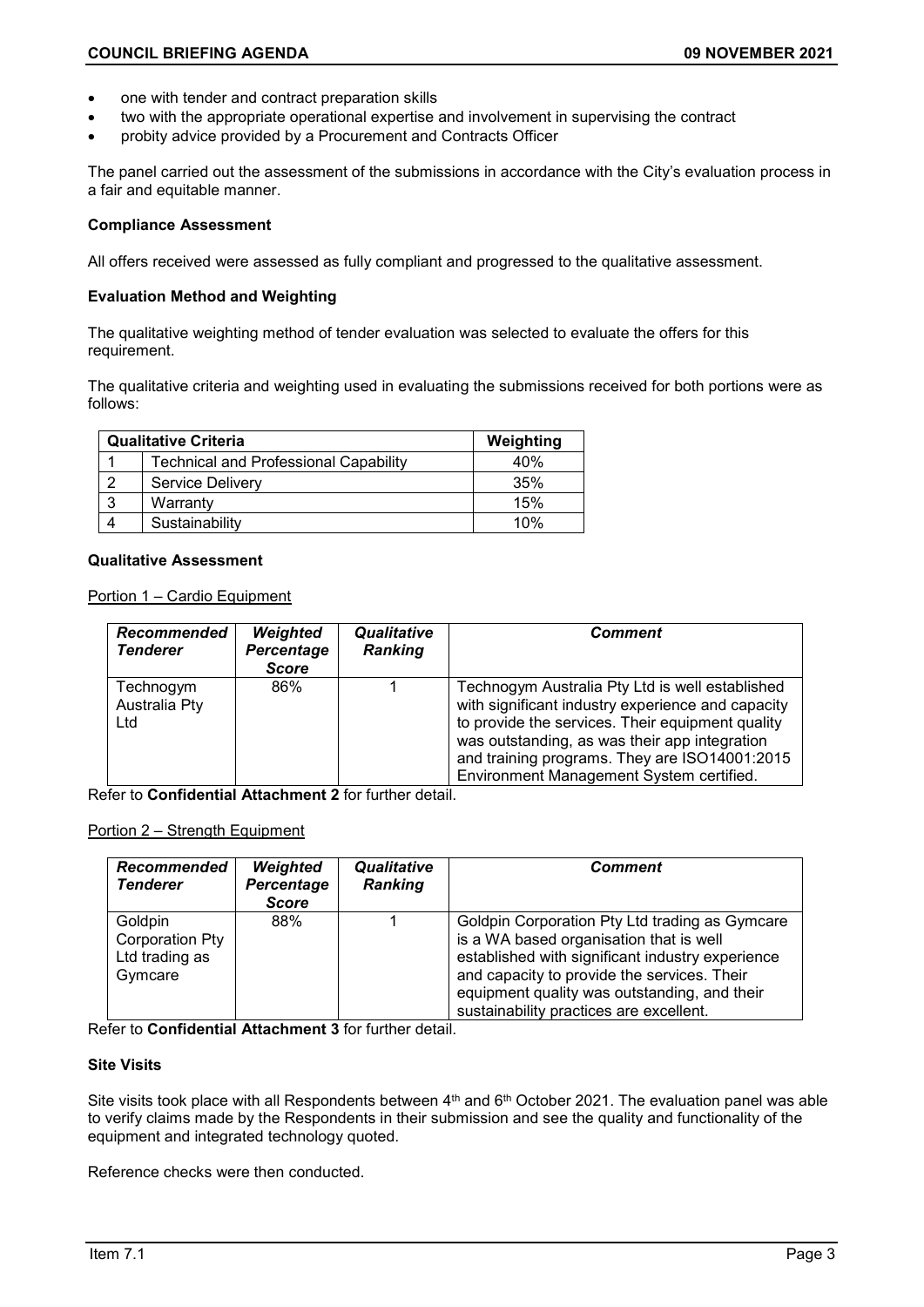# **Price Assessment**

The panel carried out a comparison of the submitted pricing offered for the premium range of highly durable commercial equipment, as is currently provided by the City and its competitors, to meet the demands of high intensity usage and integrated technology requirements.

The evaluation panel made a value judgement as to the cost affordability, qualitative ranking and risk of each Tender, in order to determine which Tenders presented the best value for money to the City for each portion.

# **Evaluation Summary**

Separable Portion 1 - Cardio Equipment

The panel concluded that the tender from Technogym Australia Pty Ltd provides best value for money to the City and is therefore recommended for the provision of Cardio Equipment for the following reasons:

- Compliance with the submission requirements;
- Ranked first in the Qualitative Assessment; and
- Reference checks supported the Evaluation Panel's recommendation.

# See **Confidential Attachment 2** for further detail.

It is therefore recommended that Council ACCEPTS the tender submitted by Technogym Australia Pty Ltd for the provision of Cardio Equipment as specified in Tender CB133/2021 Supply and Install Gym Equipment at Beatty Park Leisure Centre.

# Separable Portion 2 - Strength Equipment

The panel concluded that the tender from Goldpin Corporation Pty Ltd trading as Gymcare provides best value for money to the City and is therefore recommended for the provision of Strength Equipment for the following reasons:

- Compliance with the submission requirements.
- Ranked first in the Qualitative Assessment; and
- Reference checks supported the Evaluation Panel's recommendation.

# See **Confidential Attachment 3** for further detail.

It is therefore recommended that Council ACCEPTS the tender submitted by Goldpin Corporation Pty Ltd trading as Gymcare for the provision of Strength Equipment as specified in Tender CB133/2021 Supply and Install Gym Equipment at Beatty Park Leisure Centre.

# **CONSULTATION/ADVERTISING:**

The Request for Tender CB133/2021 was advertised in the West Australian on 18 August 2021 and on both the City's website and Tenderlink portal between 18 August and 8 September 2021.

# **LEGAL/POLICY:**

- Section 3.57 of the *Local Government Act 1995*;
- Part 4 of the *Local Government (Functions and General) Regulations 1996*; and
- City of Vincent Purchasing Policy

# **RISK MANAGEMENT IMPLICATIONS**

Low: It is low risk for Council to accept the preferred tenders.

# **STRATEGIC IMPLICATIONS:**

This is in keeping with the City's *Strategic Community Plan 2018-2028*: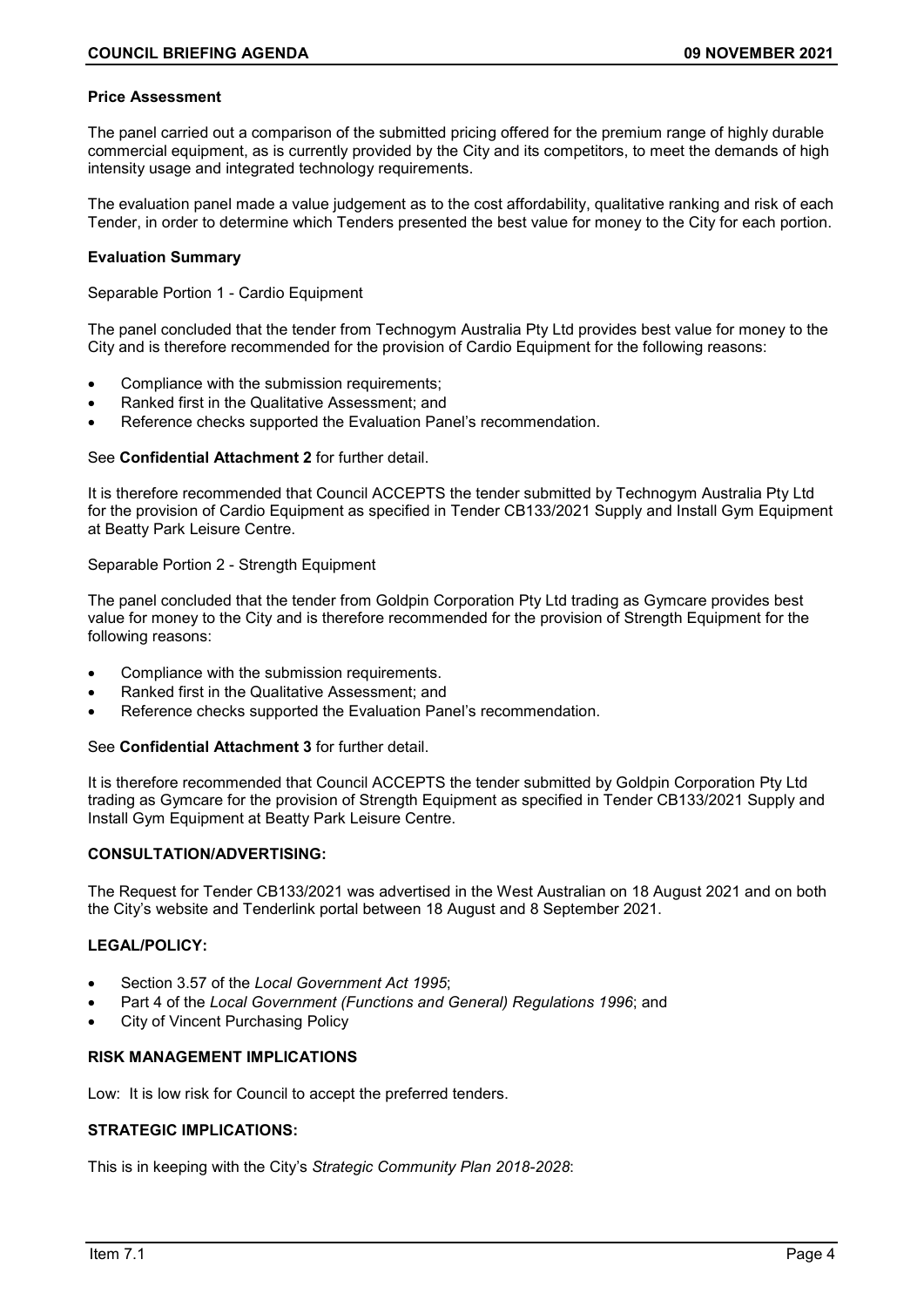#### Connected Community

*Our community facilities and spaces are well known and well used.*

#### Thriving Places

*Our physical assets are efficiently and effectively managed and maintained.*

#### Innovative and Accountable

*Our resources and assets are planned and managed in an efficient and sustainable manner.*

# **SUSTAINABILITY IMPLICATIONS:**

This does not contribute to any specific sustainability outcomes of the *City's Sustainable Environment Strategy 2019-2024,* however the sustainability and environmental management practices of Respondents was a weighted qualitative criteria of this request, and both preferred Respondents provided convincing evidence of excellent sustainability practices.

# **PUBLIC HEALTH IMPLICATIONS:**

This is in keeping with the following priority health outcomes of the City's *Public Health Plan 2020-2025*:

*Increased physical activity*

# **FINANCIAL/BUDGET IMPLICATIONS:**

#### **Equipment is funded through borrowings**

Costs associated with the Supply and Install of Gym Equipment at Beatty Park Leisure Centre will be funded from a WATC loan, with repayments charged against account code 01.00202401.6057.0900.

#### **User Pays**

The WATC loan repayments are member funded, through the increase to member fees and charges for 2021/2022.

#### **Tender delivers savings to capital budget**

The total cost of equipment for both portions is \$827,879 and is well within the allocated budgeted of \$868,366, resulting in a saving to the capital budget of \$40,487. This is an improved outcome on the initial business case estimate of \$900,442 (**Attachment 4**). All amounts quoted in this report are exclusive of GST.

| Date         | Description                   | Amount (\$) excl GST |
|--------------|-------------------------------|----------------------|
| March 2021   | <b>Original Business Case</b> | \$900.442            |
| June 2021    | Approved Budget 2021/2022     | \$868,366            |
| October 2021 | Tender Recommendation_        | \$827.879            |

#### **Impact on Beatty Park revenue during installation**

The gym will be closed for 1 to 2 weeks during installation and member fees will be frozen during this period.

Revenue loss arising from this closure will have minimal impact as the City's budgeted revenue estimates are currently set at 95% of a normal operating year, allowing for a COVID closure buffer. Additionally, memberships are currently trending at 10% above normal levels.

# **COMMENTS:**

The evaluation panel carried out the evaluation of the submissions in accordance with the City's evaluation process and concluded that the offers submitted by Technogym Australia Pty Ltd for Cardio Equipment, and Goldpin Corporation Pty Ltd trading as Gymcare for Strength Equipment, represent best value to the City.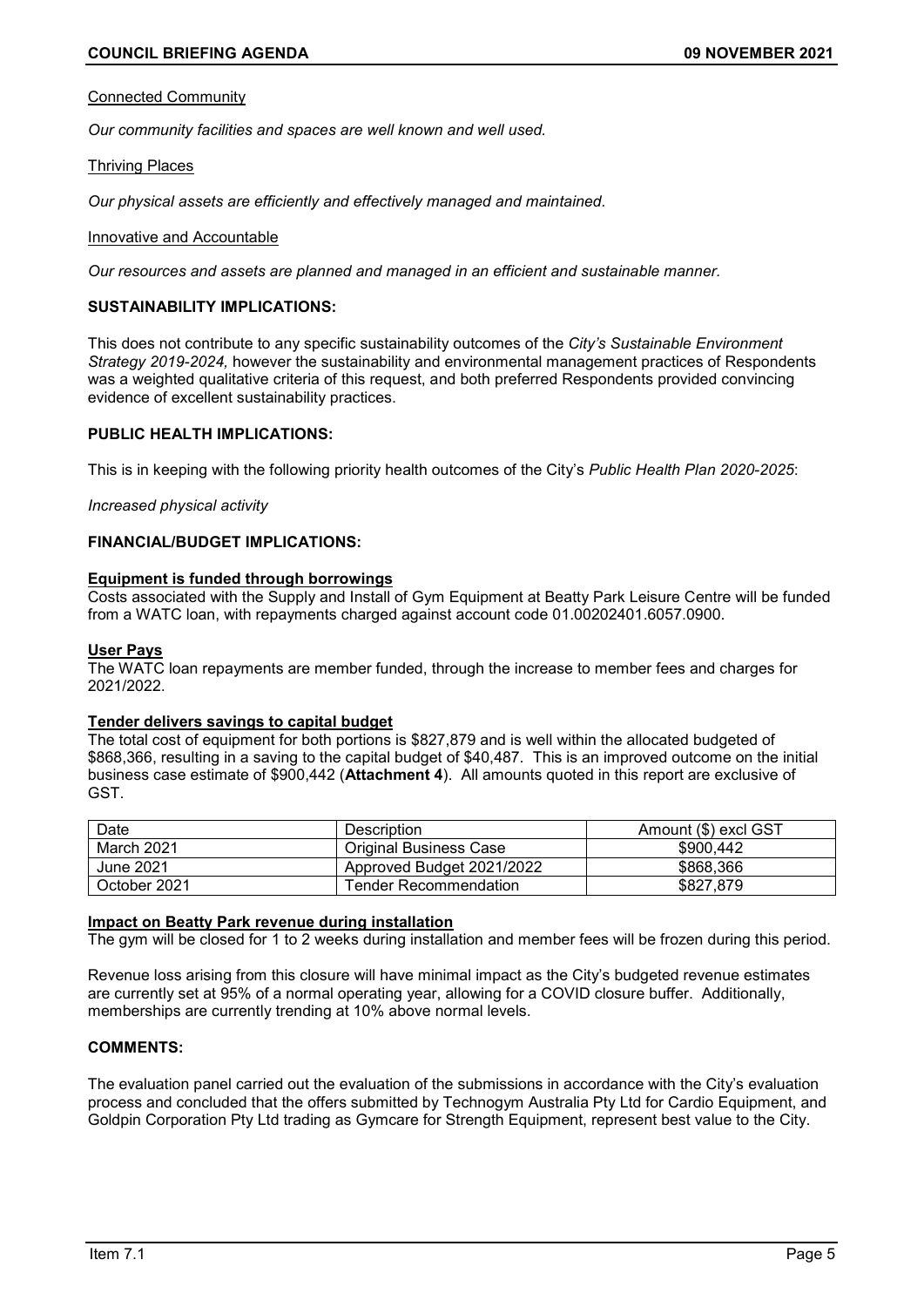# Attachment 1 (Equipment Lists)

# **Cardio Equipment**

| Item<br>no. | Item description           | Quantity<br>required | <b>Equipment Specification</b>                                                                                                                                                                                                                                                                                                                                                                                                                                                                |
|-------------|----------------------------|----------------------|-----------------------------------------------------------------------------------------------------------------------------------------------------------------------------------------------------------------------------------------------------------------------------------------------------------------------------------------------------------------------------------------------------------------------------------------------------------------------------------------------|
|             | 1 Treadmills               | 14                   | Commercial grade<br>Minimum 3hp motor<br>Minimum incline capacity 0-15%<br>Minimum max speed 23km/hr<br>Minimum running surface 52cm (W) x 152cm (L)<br>Low impact running deck<br>Quick start option<br>Quick change km option<br>Auto shut off/no user detection<br>Safety emergency stop button<br>HD touch screen 15" or better<br>Customizable home screen<br>Maximum user weight 180kg (minimum)<br><b>Heart Rate monitoring</b><br>Customizable programs<br>Phone charging/USB station |
| 2           | <b>Upright Bikes</b>       | 6                    | Commercial grade<br>Minimum 20 resistance levels with small increments available<br>Quick start option<br>Customizable programs<br>Auto shutoff/no user detection<br>HD touch screen 15" or better<br>Customizable home screen<br>Maximum user weight 180kg (minimum)<br><b>Heart Rate monitoring</b><br>Customizable programs<br>Easy adjustable pedal straps<br>Easy adjustable seat<br>Drink bottle holders<br>Phone charging/USB station                                                  |
|             | 3 Recumbent Bikes          | 1                    | Commercial grade<br>Quick start option<br>Customizable programs<br>Auto shutoff/no user detection<br>HD touch screen 15" or better<br>Customizable home screen<br>Maximum user weight 180kg (minimum)<br><b>Heart Rate monitoring</b><br>Customizable programs<br>Easy adjustable pedal straps<br>Easy adjustable seat<br>Drink bottle holders<br>Phone charging/USB station                                                                                                                  |
| 4           | Ellipticals/Crosstrainers  | 4                    | Commercial grade<br>Upper and lower body movement<br>Customizable programs<br>Quick start option<br>HD touch screen 15" or better<br>Maximum user weight 160kg (minimum)                                                                                                                                                                                                                                                                                                                      |
|             | 5 Stair Climber or similar | 4                    | Commercial Grade<br>Customizable programs<br>Quick start option<br>HD touch screen 15" or better<br>Maximum user weight 160kg (Minimum)                                                                                                                                                                                                                                                                                                                                                       |
| 6           | Concept 2 Rower            | 4                    | Commercial Grade<br>ł.<br>Customizable programs                                                                                                                                                                                                                                                                                                                                                                                                                                               |
|             |                            |                      | Commercial grade<br>4 way adjustable seat and handlebar positions<br>Combo pedals - straps/cleats                                                                                                                                                                                                                                                                                                                                                                                             |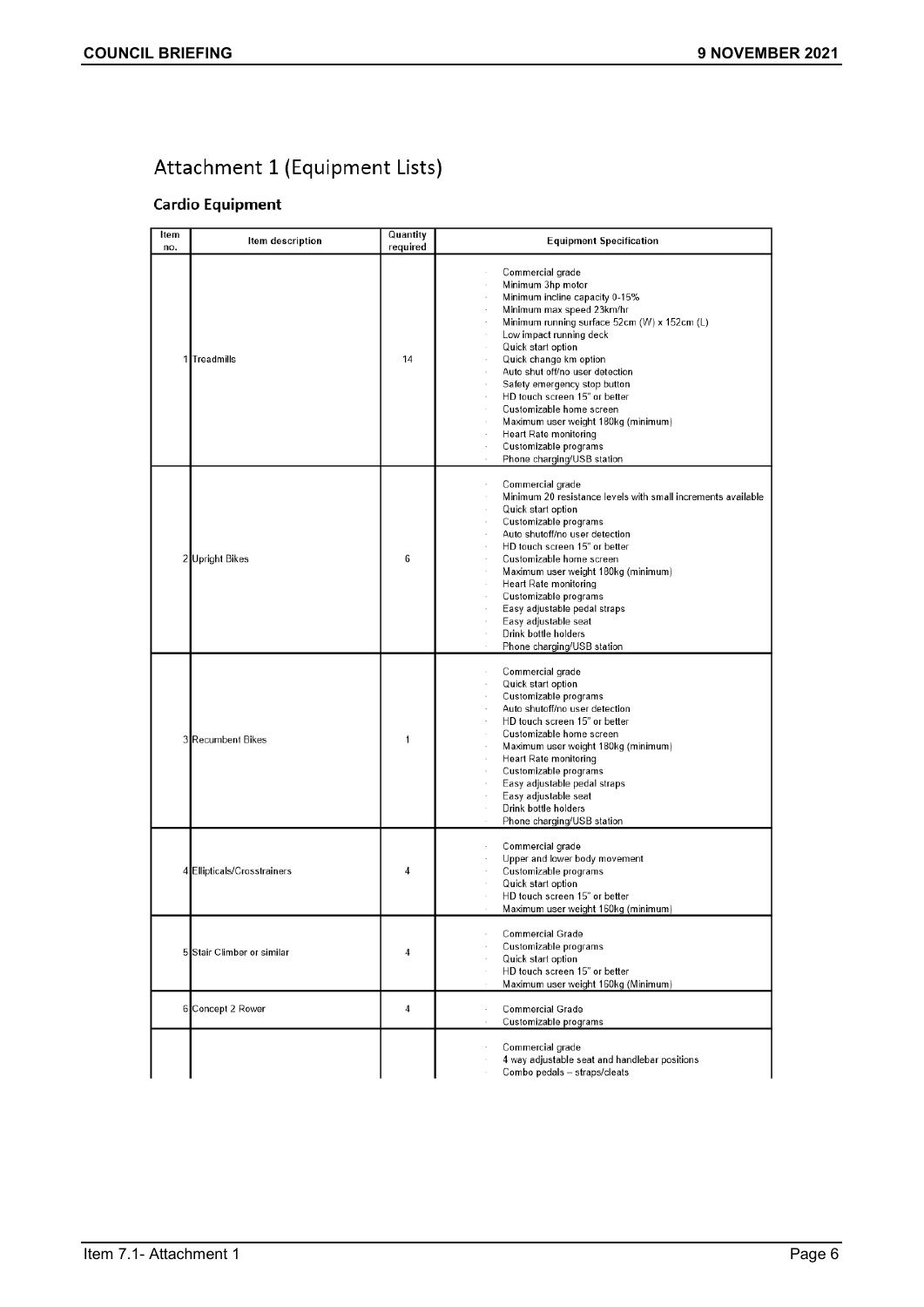| 7 Ergometer                                    |                | Removable Seat<br>Protected wheel<br>Backlit display<br>Maximum user weight 150kg (minimum)<br>Drink bottle holders                                                                                           |
|------------------------------------------------|----------------|---------------------------------------------------------------------------------------------------------------------------------------------------------------------------------------------------------------|
| 8 Free runner treadmill (Skillmill or similar) | 4              | Commercial grade<br>HIIT capable<br>Instant speed and gradient control (+25% to -3%) minimum<br>Push/sled resistance capabilities                                                                             |
| 9 Airdyne/Ergo bike or similar                 | 2              | Commercial grade<br>HIIT capable                                                                                                                                                                              |
| 10 Ski Erg                                     | 2              | Commercial grade                                                                                                                                                                                              |
| 11 Signature pieces                            | $\overline{c}$ | Commercial grade<br>HIIT capability<br>At supplier discretion based on current industry trends<br>If Tenderer does not have any different pieces they can<br>nominate additional pieces of existing equipment |

See next page for Strength Equipment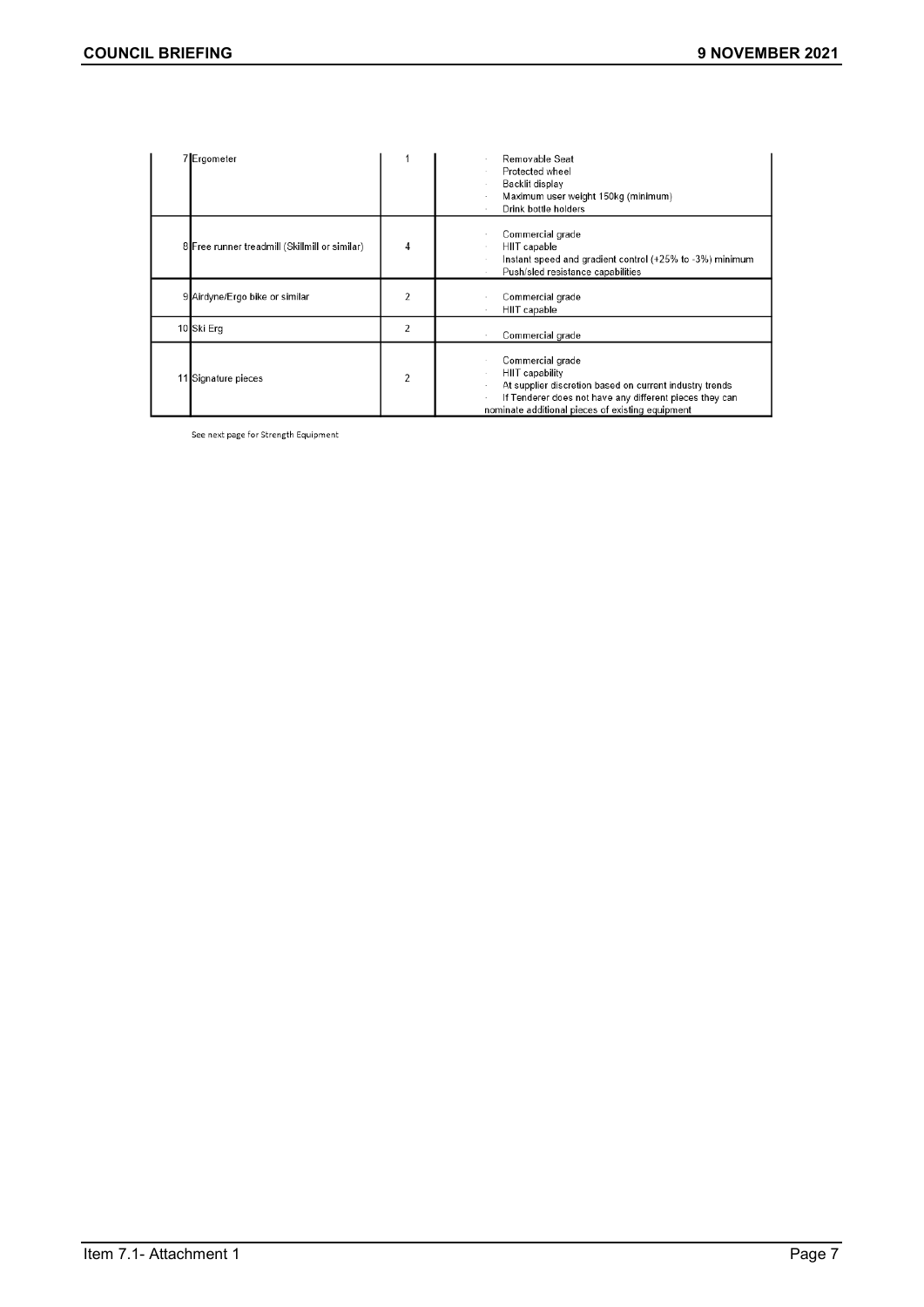# **Strength Equipment**

| Item no. | Item description                                                                                   | Quantity<br>required | <b>Equipment Specification</b> |  |  |
|----------|----------------------------------------------------------------------------------------------------|----------------------|--------------------------------|--|--|
|          | <b>PIN LOADED EQUIPMENT</b>                                                                        |                      |                                |  |  |
|          | Commercial grade                                                                                   |                      |                                |  |  |
|          | Instruction placard displaying; muscle groups activated, machine adjustments and movement patterns |                      |                                |  |  |
|          | Full front and back shrouds including pulley covers                                                |                      |                                |  |  |
|          | Powder coated frames                                                                               |                      |                                |  |  |
|          | Adjustable height options for positioning set up                                                   |                      |                                |  |  |
|          | Independent lever/pulley options                                                                   |                      |                                |  |  |
|          | Commercial grade cushion covering and padding                                                      |                      |                                |  |  |
|          | Compatibility with fitness technology                                                              |                      |                                |  |  |
|          |                                                                                                    |                      |                                |  |  |
|          | 12 Seated Leg Press                                                                                | 1                    | As above                       |  |  |
|          | 13 Lying Leg Curl                                                                                  | 1                    | As above                       |  |  |
|          | 14 Glute Kickback                                                                                  |                      | As above                       |  |  |
|          | 15 Leg Extension                                                                                   | $\overline{2}$       | As above                       |  |  |
|          | 16 Hip Abduction                                                                                   |                      | As above                       |  |  |
|          | 17 Hip Adduction                                                                                   |                      | As above                       |  |  |
|          | 18 Total Hip and Glute Machine                                                                     |                      | As above                       |  |  |
|          | 19 Chest Press                                                                                     |                      | As above                       |  |  |
|          | 20 Shoulder Press                                                                                  | 1                    | As above                       |  |  |
|          | 21 Pectoral fly/rear deltoid                                                                       | $\overline{2}$       | As above                       |  |  |
|          | 22 Seated Row/rear Deltoid                                                                         |                      | As above                       |  |  |
|          | 23 Lateral Raise                                                                                   | 1                    | As above                       |  |  |
|          | 24 Abdominal                                                                                       | 1                    | As above                       |  |  |
|          | 25 Tricep Press                                                                                    |                      | As above                       |  |  |
|          | 26 Biceps Curl                                                                                     |                      | As above                       |  |  |

|  | <b>CABLE MACHINES</b>                                   |  |          |  |
|--|---------------------------------------------------------|--|----------|--|
|  | Commercial grade                                        |  |          |  |
|  | Powder coated frames                                    |  |          |  |
|  | Adjustable height options for positioning set up        |  |          |  |
|  | Independent lever/pulley options                        |  |          |  |
|  |                                                         |  |          |  |
|  | 27 Pin loaded cable motion chest press                  |  | As above |  |
|  | 28 Pin loaded dual adjustable pulley                    |  | As above |  |
|  | Multi Jungle /Monkey Bar or similar with 8 station base |  |          |  |
|  | (add on below 29 to 35)                                 |  |          |  |
|  | -Tricep Pushdown - Station                              |  |          |  |
|  | -Lat Pulldown - Station                                 |  |          |  |
|  | 29 - Dual Pulley Pulldown - Station                     |  | As above |  |
|  | Low Row - Station                                       |  |          |  |
|  | -Dual Pulley Row – Station                              |  |          |  |
|  | -Adjustable Pulley - Station                            |  |          |  |
|  | -Adjustable Cable Crossover (connects two core towers)  |  |          |  |

|                                    | <b>PLATE LOADED MACHINES</b>                                                                   |  |          |  |  |
|------------------------------------|------------------------------------------------------------------------------------------------|--|----------|--|--|
|                                    | Commercial grade                                                                               |  |          |  |  |
|                                    | Instruction placard displaying muscle groups activated, machine adjustments, movement patterns |  |          |  |  |
|                                    | Rubber slip prevention footings                                                                |  |          |  |  |
|                                    | Adjustable height options for positioning set up                                               |  |          |  |  |
|                                    | Storage horns minimum maximum weight 157.5kg                                                   |  |          |  |  |
|                                    | Commercial grade cushion covering and padding                                                  |  |          |  |  |
|                                    | Powder coated frame                                                                            |  |          |  |  |
| Protective coating for bar racking |                                                                                                |  |          |  |  |
|                                    |                                                                                                |  |          |  |  |
|                                    | 30 Linear Leg Press                                                                            |  | As above |  |  |
|                                    | 31 V-Squat                                                                                     |  | As above |  |  |
|                                    | 32 Linear Hack Squat                                                                           |  | As above |  |  |
|                                    | 33 Ground base plate loaded Squat/Lunge                                                        |  | As above |  |  |
|                                    | 34 Glute Trainer                                                                               |  | As above |  |  |
|                                    | 35 Leg Extension                                                                               |  | As above |  |  |
|                                    | 36 Kneeling Leg Curl                                                                           |  | As above |  |  |
|                                    | 37 Calf Raise                                                                                  |  | As above |  |  |
|                                    | 38 Incline Press                                                                               |  | As above |  |  |
|                                    | 39 Shoulder Press                                                                              |  | As above |  |  |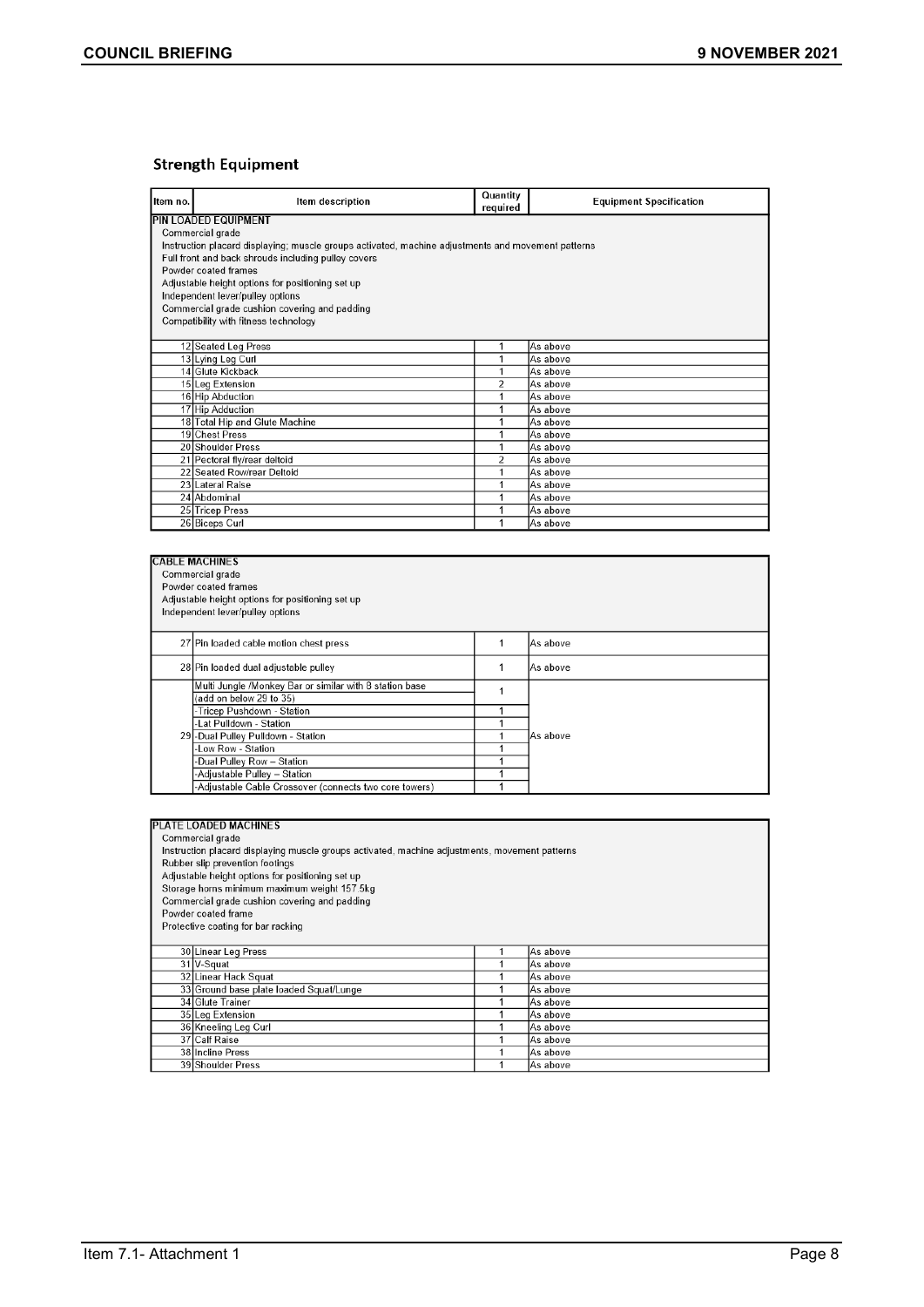| 40 High Row   | IAs above |
|---------------|-----------|
| 41 Seated Row | IAs above |
| 42 T-Bar Row  | IAs above |
| 43 Bicep Curl | IAs above |

| <b>BENCHES</b>                                   |                |          |  |  |
|--------------------------------------------------|----------------|----------|--|--|
| Commercial grade                                 |                |          |  |  |
| Rubber slip prevention footing                   |                |          |  |  |
| Adjustable height options for positioning set up |                |          |  |  |
| Commercial grade cushion covering and padding    |                |          |  |  |
| Powder coated frame                              |                |          |  |  |
|                                                  |                |          |  |  |
| 44 Chin/Dip/Leg Raise                            |                | As above |  |  |
| 45 Leg Raise                                     |                | As above |  |  |
| 46 Back Extension                                |                | As above |  |  |
| 47 Preacher/Arm Curl                             |                | As above |  |  |
| 48 Olympic Flat Bench Press                      | $\overline{a}$ | As above |  |  |
| 49 Olympic Decline Bench                         |                | As above |  |  |
| 50 Olympic Incline Bench                         |                | As above |  |  |
| 51 Olympic Bench Weight Storage                  | 4              | As above |  |  |
| 52 Flat Bench                                    | $\overline{2}$ | As above |  |  |
| 53 Multi Adjustable Bench                        | 9              | As above |  |  |
| 54 Adjustable Decline Abdominal Bench            |                | As above |  |  |

| <b>RACKS</b><br>Commercial grade<br>Powder coated frames<br>Adjustable height options for positioning set up |                                 |  |          |
|--------------------------------------------------------------------------------------------------------------|---------------------------------|--|----------|
|                                                                                                              | 55 Power Rack - Half Rack       |  | As above |
|                                                                                                              | $56 4 \times 8$ Platform - Logo |  | As above |
|                                                                                                              | 57 Smith Machine                |  | As above |
|                                                                                                              | 58 GHD                          |  | As above |
|                                                                                                              | 59 Sissy Squat or similar       |  | As above |

| <b>FUNCTIONAL TRAINING RIG</b>                                      |          |          |  |  |  |  |  |
|---------------------------------------------------------------------|----------|----------|--|--|--|--|--|
| Commercial grade                                                    |          |          |  |  |  |  |  |
| Powder coated frames                                                |          |          |  |  |  |  |  |
| Fit available floor space 8.03m x 10.25m                            |          |          |  |  |  |  |  |
| Synrgy 360 or similar (provide options - for multiple users)        |          |          |  |  |  |  |  |
| Shrouds and pulley covers                                           |          |          |  |  |  |  |  |
| Adjustable height options for positioning set up                    |          |          |  |  |  |  |  |
|                                                                     |          |          |  |  |  |  |  |
| Functional Rig with all accessories – including but not limited to: |          | As above |  |  |  |  |  |
| 4 x cable options                                                   |          | As above |  |  |  |  |  |
| Pull-up station/s                                                   |          | As above |  |  |  |  |  |
| Boxing bag                                                          |          | As above |  |  |  |  |  |
| 60 Storage                                                          |          | As above |  |  |  |  |  |
| Kettle Bell set (6kg - 32kg)                                        | As above |          |  |  |  |  |  |
| $TRX \times 4$                                                      |          | As above |  |  |  |  |  |
| Adjustable step-up bench                                            |          | As above |  |  |  |  |  |
| Monkey bars (or similar)                                            |          | As above |  |  |  |  |  |
| <b>Battle ropes</b>                                                 |          | As above |  |  |  |  |  |

| <b>PLATES</b>                                                            |                                                                         |           |  |  |  |  |  |
|--------------------------------------------------------------------------|-------------------------------------------------------------------------|-----------|--|--|--|--|--|
| Commercial grade                                                         |                                                                         |           |  |  |  |  |  |
| Weight increments clearly marked                                         |                                                                         |           |  |  |  |  |  |
| Centre smooth stainless inserts                                          |                                                                         |           |  |  |  |  |  |
| Round plates - Polyurethane/Rubber (as indicated below)                  |                                                                         |           |  |  |  |  |  |
|                                                                          |                                                                         |           |  |  |  |  |  |
|                                                                          | 61 Olympic/ABC (or similar) Polyurethane Disc - 25kg<br>16<br>lAs above |           |  |  |  |  |  |
| 62 Olympic/ABC (or similar) Polyurethane Disc - 20kg                     | 50<br>As above                                                          |           |  |  |  |  |  |
| 63 Olympic/ABC (or similar) Polyurethane Disc - 10kg<br>50<br>lAs above  |                                                                         |           |  |  |  |  |  |
| 64 Olympic/ABC (or similar) Polyurethane Disc - 5kg<br>50<br>lAs above   |                                                                         |           |  |  |  |  |  |
| 65 Olympic/ABC (or similar) Rubber Bumper Disc - 2.5kg<br>70<br>As above |                                                                         |           |  |  |  |  |  |
| 66 Olympic/ABC (or similar) Rubber Bumper Disc - 1.25kg                  | 40                                                                      | lAs above |  |  |  |  |  |
| 67 Olympic/ABC (or similar) Rubber Coated Bumper Disc - 25kg             | 16                                                                      | lAs above |  |  |  |  |  |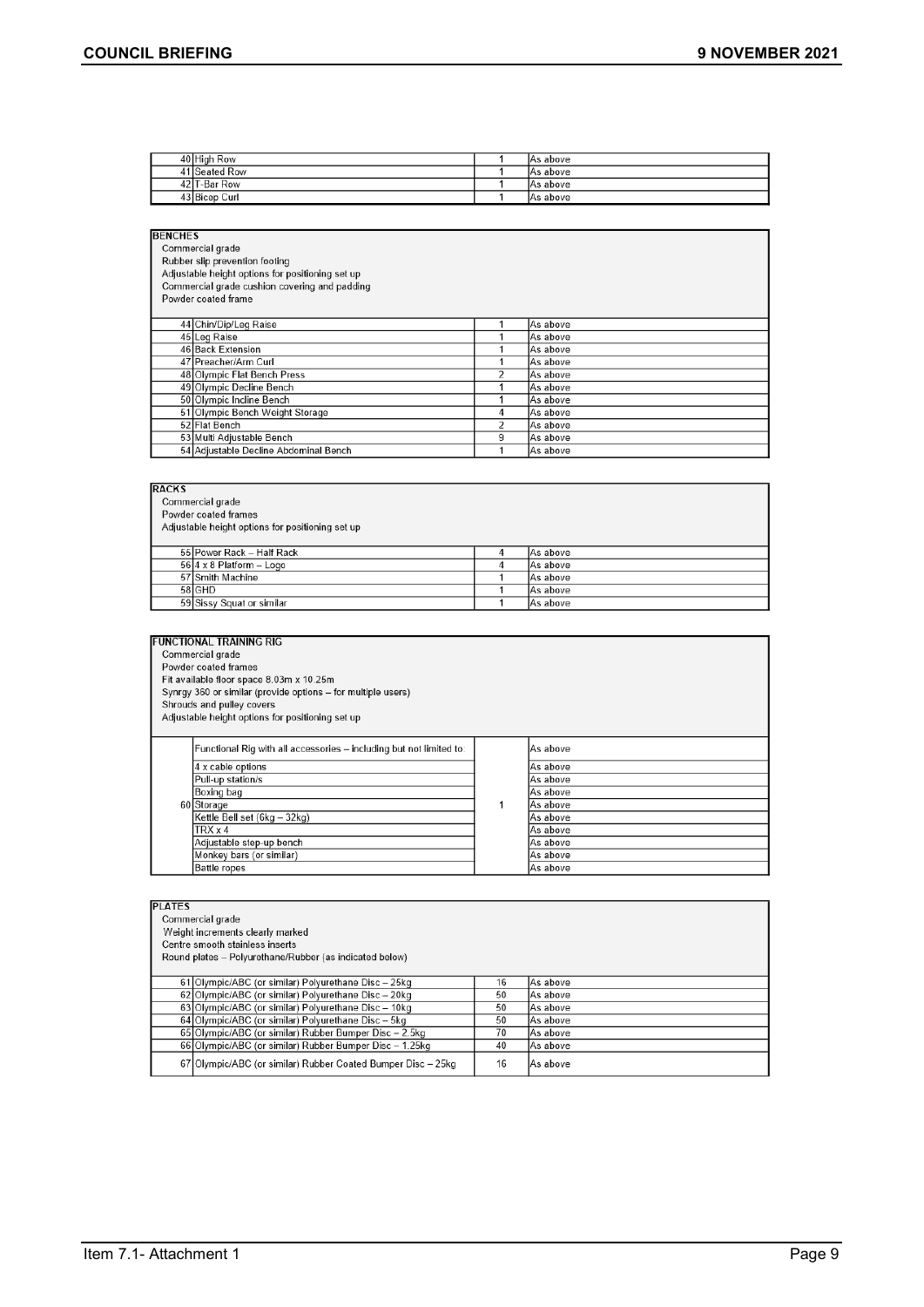| 68 Olympic/ABC (or similar) Rubber Coated Bumper Disc - 20kg | 20 | IAs above |
|--------------------------------------------------------------|----|-----------|
| 69 Olympic/ABC (or similar) Rubber Coated Bumper Disc - 15kg |    | IAs above |
| 70 Olympic/ABC (or similar) Rubber Coated Disc - 10kg        | 20 | IAs above |
| 71 Olympic/ABC (or similar) Rubber Coated Disc - 5kg         | 16 | lAs above |

| <b>FIXED WEIGHTED BARBELLS</b> |
|--------------------------------|
|                                |
| $O$ consequented average       |

| Round ended<br><b>Fixed Ends</b> | Rubber coated                                                      |  |                     |  |  |  |
|----------------------------------|--------------------------------------------------------------------|--|---------------------|--|--|--|
|                                  | 72 Polyurethane Barbell Set 10-20kg (2.5kg increments)<br>As above |  |                     |  |  |  |
|                                  | 73 Polyurethane Barbell Set 25-45kg (5kg increments)               |  | lAs above           |  |  |  |
|                                  | 74 Storage Rack                                                    |  | Commercial Grade    |  |  |  |
|                                  |                                                                    |  | Vertical storage    |  |  |  |
|                                  |                                                                    |  | Powder coated frame |  |  |  |
|                                  |                                                                    |  | Rubber footings     |  |  |  |

| <b>DUMBELLS</b>                                            |   |          |
|------------------------------------------------------------|---|----------|
| Commercial grade                                           |   |          |
| Fixed ends                                                 |   |          |
| Rubber coated                                              |   |          |
| Round ends                                                 |   |          |
|                                                            |   |          |
| Polyurethane Dumbell Set 2-10kg                            |   | As above |
| 75 Polyurethane Dumbell Set 12 - 20kg                      |   | As above |
| Polyurethane Dumbell Set 22 - 50kg                         |   | As above |
| 76 Double Tier Dumbell Rack - 10 pair                      | 3 | As above |
| 77 Polyurethane Dumbell Set - 1-10kg + slimline tower rack |   | As above |

| .<br>Miscellaneous                                               |  |                |  |  |  |
|------------------------------------------------------------------|--|----------------|--|--|--|
| 78 Monark<br>$\sim$<br>828E<br>Grade<br>Ergometer<br>ICommercial |  |                |  |  |  |
| 79 T<br>780 Body<br>MC.<br>' I anita<br>Anaviser                 |  | similai<br>υ۰. |  |  |  |